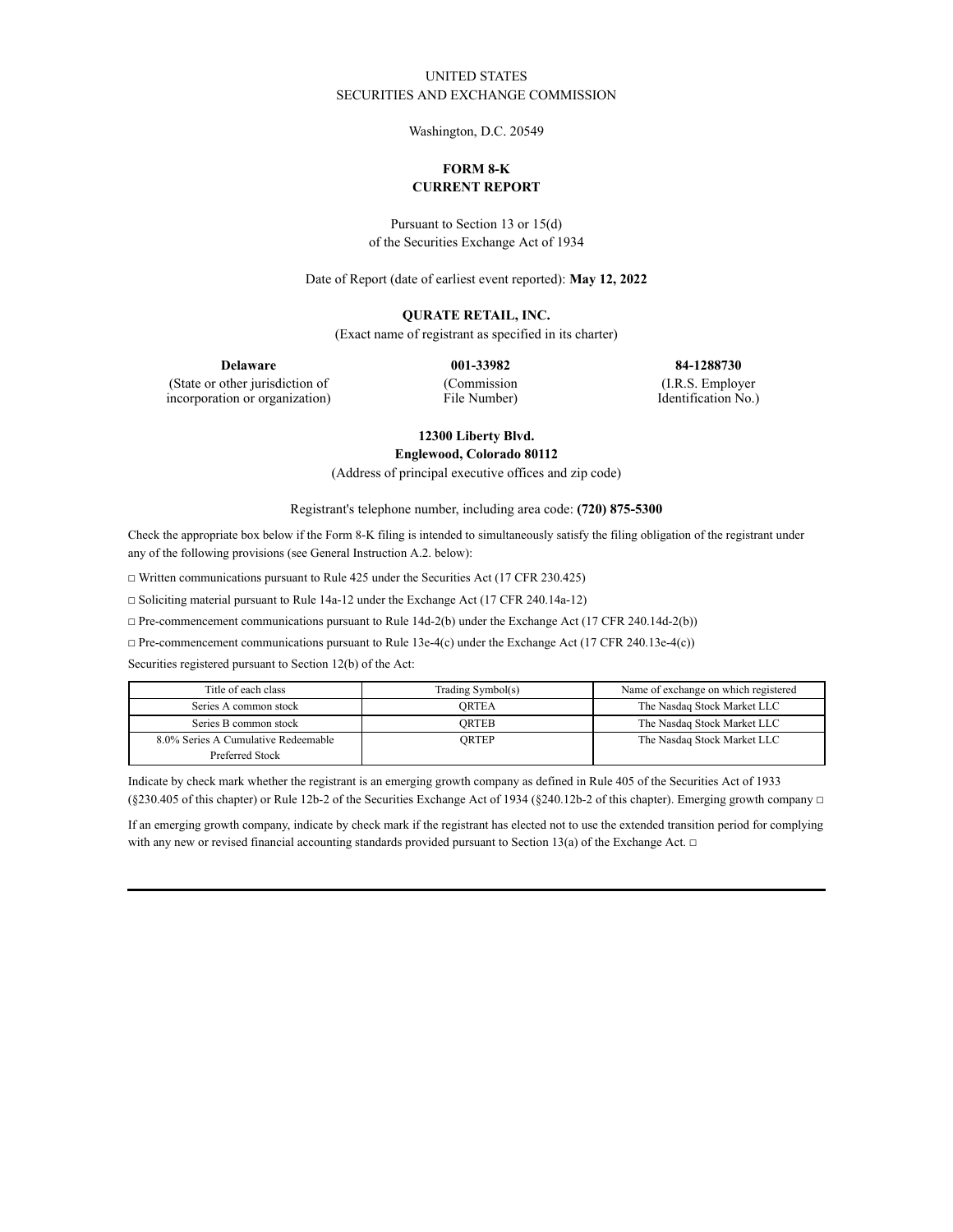#### **Item 7.01. Regulation FD Disclosure.**

On May 12, 2022, Qurate Retail, Inc. (the "Company") announced that Greg Maffei, Executive Chairman of the Company, will be presenting at the MoffettNathanson Media & Communications Summit on Thursday, May 19<sup>th</sup> at 11:00 a.m. E.T. During his presentation, Mr. Maffei may make observations regarding the Company's financial performance and outlook, as well as other forward looking matters.

On May 16, 2022, the Company announced that it will be holding its virtual Annual Meeting of Stockholders on Tuesday, June 14, 2022 at 8:15 a.m. M.T. The record date for the meeting is 5:00 p.m., New York City time, on April 18, 2022. Representatives from the Company will be available for a Q&A session following the conclusion of the Liberty TripAdvisor Holdings, Inc. virtual Annual Meeting, which is scheduled to begin at 8:45 a.m. M.T. During the Q&A session, the Company may make observations regarding its financial performance and outlook.

This Current Report on Form 8-K and the press releases attached hereto as Exhibit 99.1 and Exhibit 99.2 are being furnished to the Securities and Exchange Commission under Item 7.01 of Form 8-K in satisfaction of the public disclosure requirements of Regulation FD and shall not be deemed "filed" for any purpose.

#### **Item 9.01. Financial Statements and Exhibits.**

#### **(d) Exhibits**

| Exhibit No. | <b>Description</b>                                                                       |
|-------------|------------------------------------------------------------------------------------------|
| 99.1        | <u>Press Release, dated May 12, 2022, regarding Mr. Maffei's presentation.</u>           |
| -99.2       | <u>Press Release, dated May 16, 2022, regarding the Annual Meeting.</u>                  |
| 104         | Cover Page Interactive Data File (formatted as Inline XBRL and contained in Exhibit 101) |

2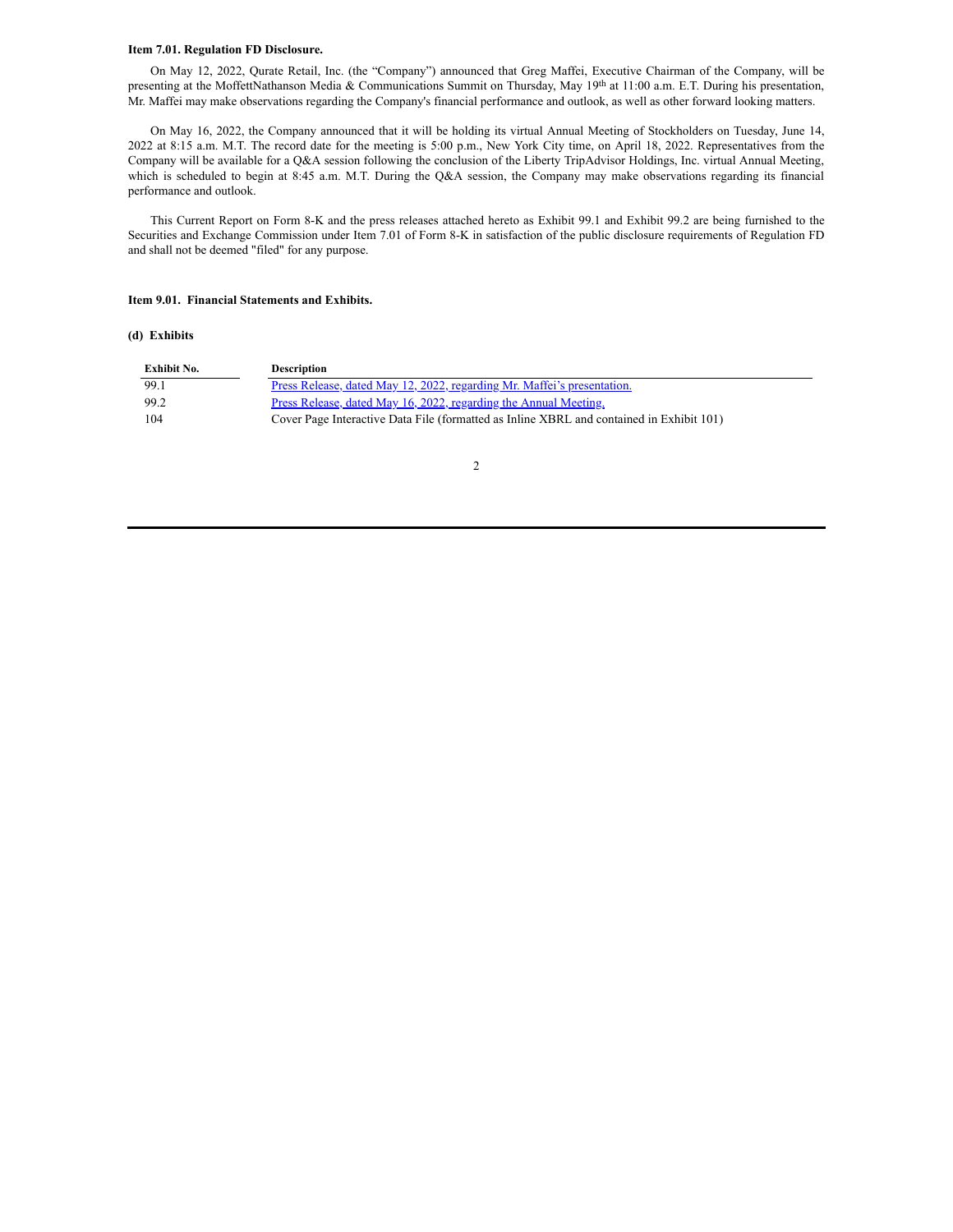# **SIGNATURE**

Pursuant to the requirements of the Securities Exchange Act of 1934, as amended, the registrant has duly caused this report to be signed on its behalf by the undersigned hereunto duly authorized.

Date: May 17, 2022

QURATE RETAIL, INC.

By: /s/ Wade Haufschild

3 Name: Wade Haufschild Title: Senior Vice President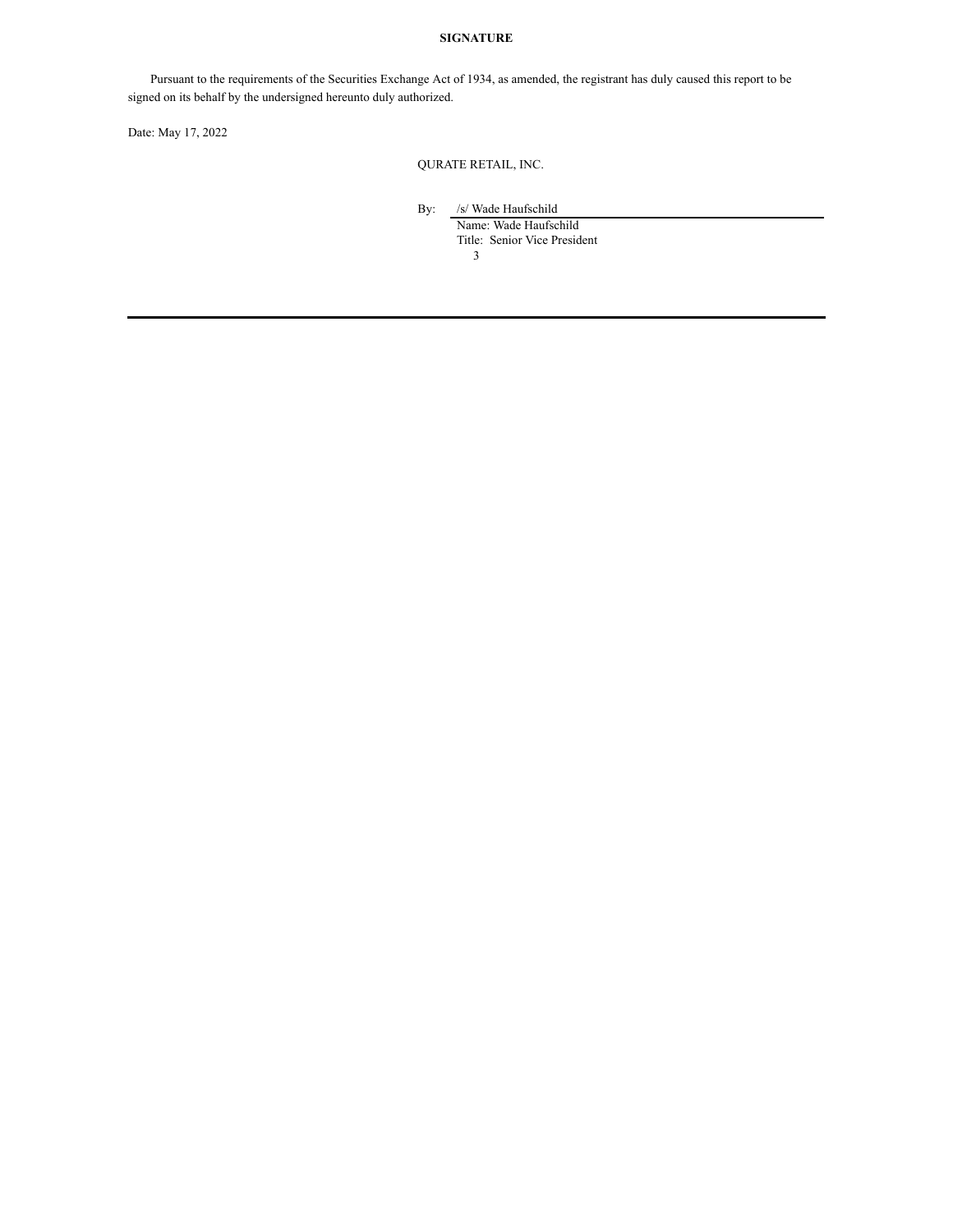May 12, 2022

# **Qurate Retail, Inc. to Present at MoffettNathanson Media & Communications Summit**

ENGLEWOOD, Colo.--(BUSINESS WIRE) – Qurate Retail, Inc. ("Qurate Retail") (Nasdaq: QRTEA, QRTEB, QRTEP) announced that Greg Maffei, Executive Chairman of Qurate Retail, will be presenting at the MoffettNathanson Media & Communications Summit on Thursday, May 19th at 11:00 a.m. E.T. in New York City. During his presentation, Mr. Maffei may make observations regarding the company's financial performance and outlook, as well as other forward looking matters.

The presentation will be broadcast live via the Internet. All interested persons should visit the Qurate Retail website at https://www.qurateretail.com/investors/news-events/ir-calendar to register for the webcast. An archive of the webcast will also be available on this website for 180 days after appropriate filings have been made with the SEC.

### About Qurate Retail, Inc.

Qurate Retail, Inc. is a Fortune 500 company comprised of seven leading retail brands –  $\text{OVC}^{\circledast}$ , HSN®, Zulily®, Ballard Designs®, Frontgate®, Garnet Hill®, and Grandin Road® (collectively, "Qurate Retail GroupSM"). Qurate Retail Group is the largest player in video commerce ("vCommerce"), which includes video-driven shopping across linear TV, ecommerce sites, digital streaming and social platforms. The retailer reaches more than 200 million homes worldwide via 14 television networks and reaches millions more via multiple streaming services, social pages, mobile apps, websites, print catalogs, and in-store destinations. Qurate Retail, Inc. also holds various minority interests and green energy investments.

# **Qurate Retail, Inc.**

Courtnee Chun, 720-875-5420

Source: Qurate Retail, Inc.